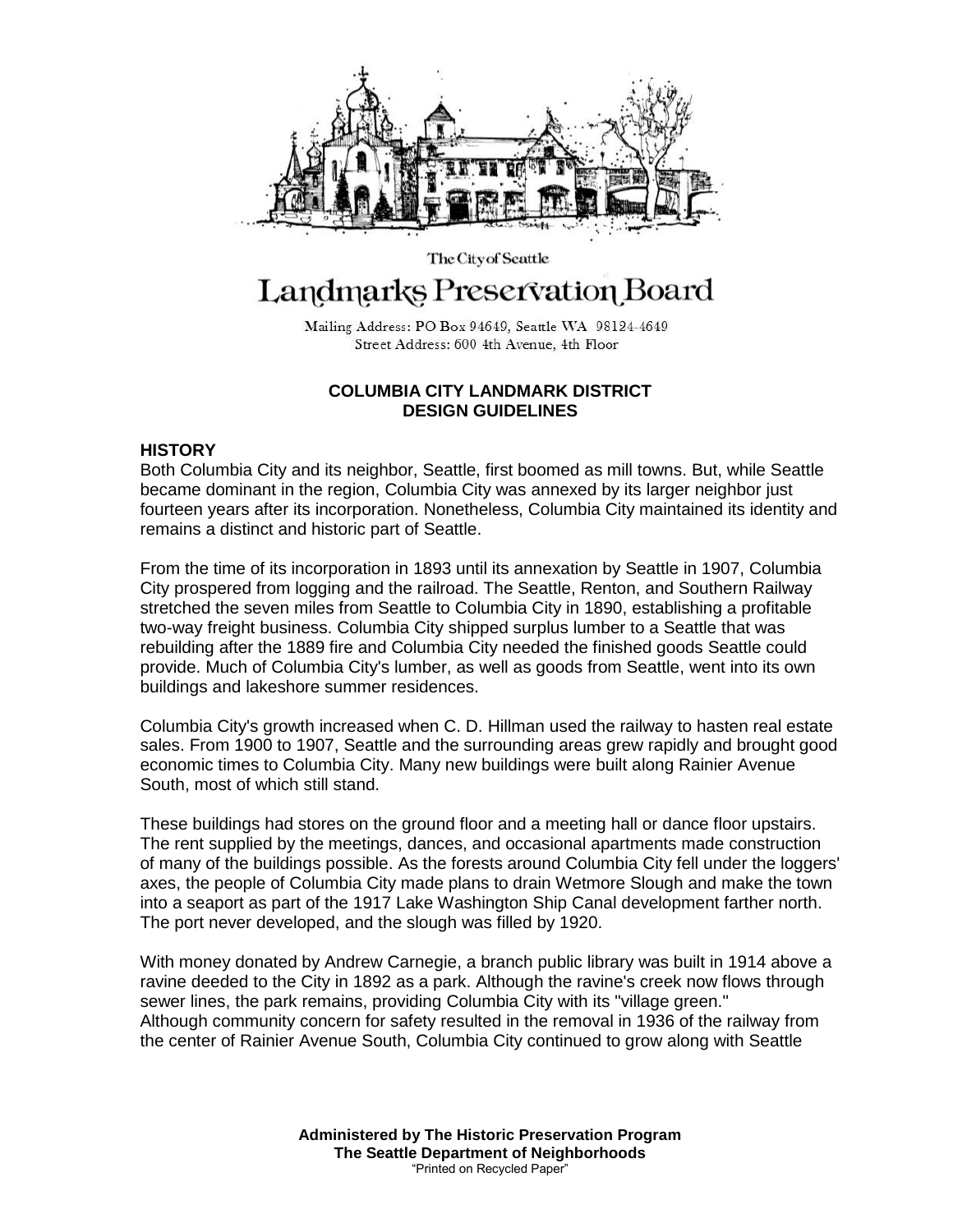## **INTRODUCTION & POLICY**

Because Columbia City is one of the few areas in Seattle to retain an individual identity or consistent architectural or historic character, it has been designated as a landmark district by municipal ordinance and entered in the State and National Registers of Historic Places. Columbia City is significant because it contains many buildings of special character that date back to the turn of the century. Designation of the District encourages continued interest and support for Columbia City by focusing attention on the identity of the areas, preserving its significant qualities, creating a mechanism for enlisting broad community involvement in decision-making, and providing for compliance with the Columbia City Historic Preservation Plan (1978) and Columbia City/Hillman City/Genesee Neighborhood Plan (1998).

Columbia City today is a pleasant mixture of commercial buildings, churches, apartments, and houses. At its core is a small park or "village green", a place for the use and enjoyment of the entire community. A significant number of buildings within Columbia City embody distinctive characteristics of early twentieth century architecture and possess integrity of location, compatibility of design, scale, use of materials, and impart a feeling of association and sense of place.

In accordance with Seattle Municipal Code 25.20.(SMC 25.20) no changes may be made (including but not limited to alternation, demolition, construction, reconstruction, restoration, remodeling, painting, or signing) to the exterior of any property, building or structure in the District, which is visible from a public street, alley or right-of-way, or construct a new building or structure in the District without first receiving a Certificate of Approval, issued by the city of Seattle Landmarks Preservation Board (Board).

Applications for Certificates of Approval may be obtained from the Coordinator in the Department of Neighborhoods, Historic Preservation Program, 600 4<sup>th</sup> Ave., 4<sup>th</sup> floor, PO Box 94649, Seattle, WA 98124-4649 (telephone 206-684-0226). Applications are reviewed by the Columbia City Landmark District Review Committee (Review Committee) which makes recommendations to the Board for issuance or denial of Certificates of Approval. The following is a brief statement of the procedures involved in acquiring such certificates and guidelines upon which decisions to issue or deny them will be based. Existing buildings, structures, colors, and signs may be maintained without the requirement for a Certificate of Approval, so long as the repair or replacement is made in-kind.

The Review Committee and Board will respond to questions or proposals concerning development in the District. They will attempt to encourage new ideas and will, in working with the people involved, keep in mind the basic purposes of the District's creating ordinance, these being to protect the historical and architectural values and significance of the District; and to create and maintain a continuity of the architectural characteristics, arrangement and general design of the buildings.

---------

The preservation of existing historically and architecturally significant resources is highly desired. The rehabilitation standards established by the Secretary of the Interior shall serve as guidelines. The intent of the Standards is to assist the long-term preservation of a property's significance through the preservation of historic materials and features.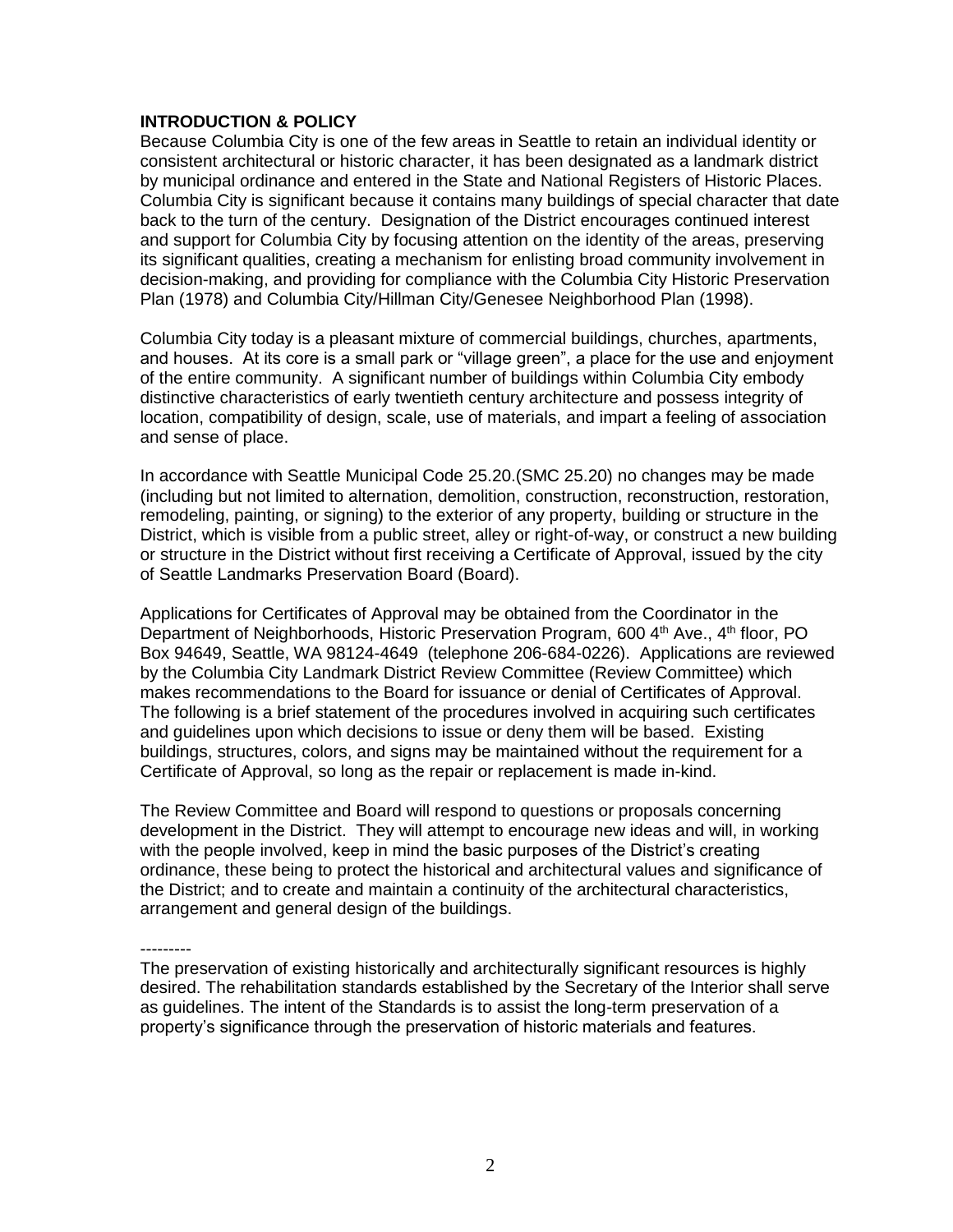# **PURPOSE/INTENT**

The purposes and goals of the Columbia City Landmark District ("District"), and the intent of these Guidelines, are:

1. To preserve, protect, enhance, and perpetuate those elements of the District's cultural, social, economic, architectural, and historic heritage;

2. To foster community and civic pride in the significance and accomplishments of the past;

3. To stabilize or improve the historic authenticity, economic vitality, and aesthetic value of the District;

4. To promote and encourage continued private ownership and use of buildings and other structures;

5. To encourage continued City interest and support in the District; and

6. To promote the local identity of the area.

#### **CRITERIA**

The Review Committee and Board shall consider the following criteria in the use of its Guidelines:

1. The Secretary of the Interior's Standards for Rehabilitation and Guidelines for Rehabilitating Historic Structures;

2. The criteria of the Columbia City Landmark District Ordinance(Seattle Municipal Code Chapter 25.20) and

3. The following categories of properties of the Columbia City Landmark District:

- A contributing building, site, structure, or object was present during the period in which the District attained its significance, has an identifiable architectural or historic significance to either the development of Columbia City or the City of Seattle, and reflects its historic integrity or has the ability to convey its significance.
- A non-contributing building, site, structure or object either was not present during the period during which the District attained it significance, or due to alterations, additions, or other changes, no longer possesses historic integrity reflecting its architectural or historic character.

#### **GUIDELINES/GENERAL**

In addition to the Secretary of Interior Standards for Rehabilitation and Guidelines for Rehabilitating Historic Structures, and the criteria of the Columbia City Landmark District Ordinance (Seattle Municipal Code 25.20), the Review Committee and Board shall consider the following guidelines when making decisions regarding the District:

1. Scale should be compatible with existing development in the District.

2. The District should be pedestrian-oriented on the street level.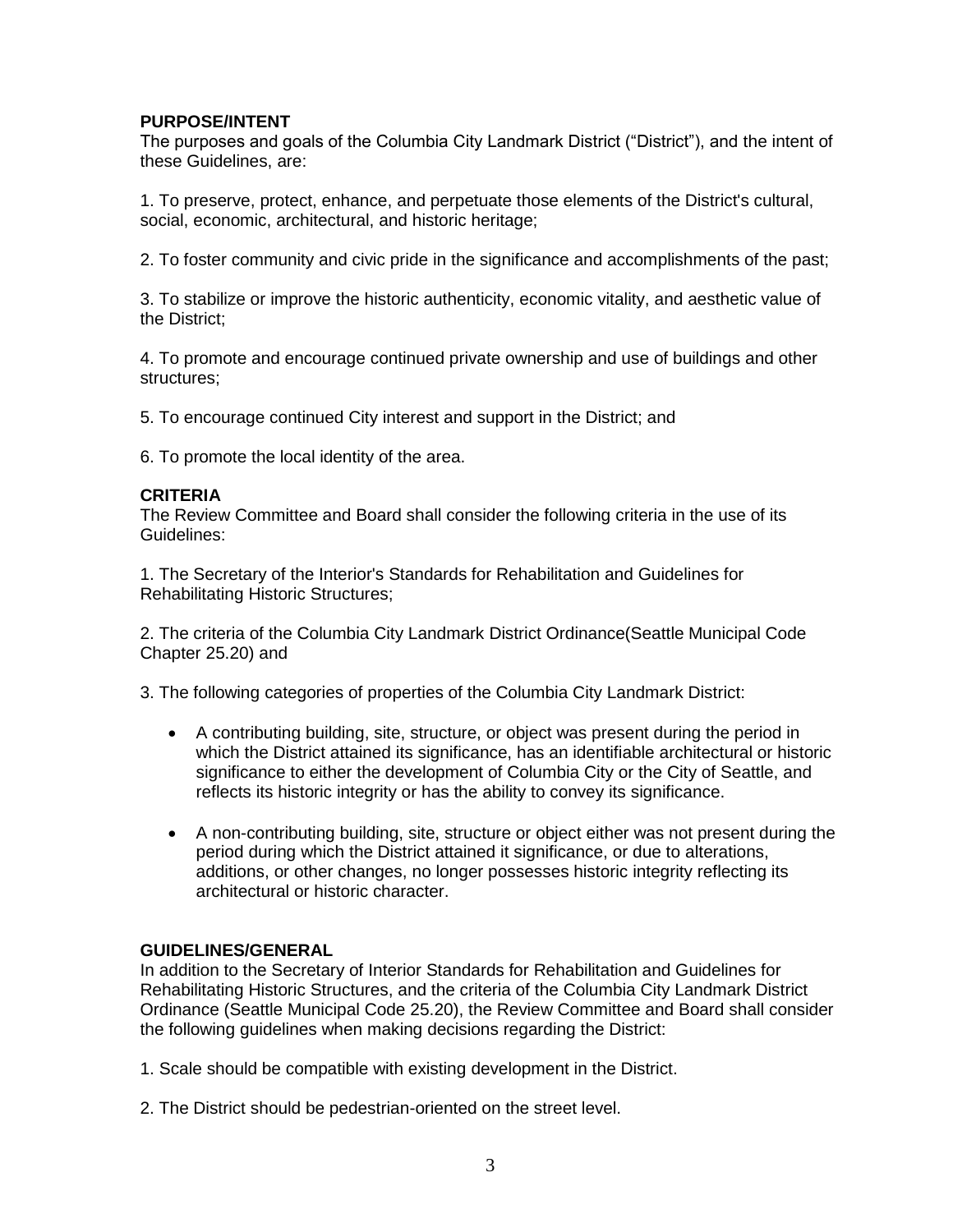3. The self-contained, small-town quality of the District should be maintained.

4. A mixture of uses should be encouraged within the District, for example:

a. Street-level uses: restaurants, retail, commercial, and public service offices.

b. Upper-floors uses: restaurants, residential, professional offices, and commercial.

5. The inventory of contributing buildings, spaces, historic uses, historic views, and present uses should be respected and maintained.

6. New construction should be compatible with existing development in terms of scale, materials, and setback.

7. Reproduction or recreation of earlier buildings is not desired.

8. Emphasis should be given to maintaining the character of, and enhancing compatibility with, contributing buildings.

## **GUIDELINES/SPECIFIC**

The following specific guidelines shall be used by the Review Committee and Board when making decisions:

**1. Scale of Buildings and Structures.** The scale of all structures, in relationship to other structures and spaces is important. The scale should continue to be small and relatively uniform.

**2. Building Materials and Fixtures.** Integrity of structure, form and decoration should be respected. Building facades should be brick, wood, or other materials that are in keeping with the historic character of the District. Exterior light fixtures shall be in keeping with the historic character of the District.

**3. Building Surface Treatments.** Approved surface treatments shall be consistent with the historic qualities of the District. No paint shall be applied to unpainted masonry surfaces. Painted surfaces shall be:

a. Repainted with the original historic color(s) of the building, provided that the business or property owner obtains a professional color analysis; or

b. Repainted with subdued colors that are appropriate and consistent with the building and other buildings in the District. Local paint stores have an "historic colors" palette that may be useful as a guide. The Board Coordinator also has a palette of historic colors that may be used as reference.

**4. Storefront.** Building facades should have a greater proportion of window and door openings than wall spaces on pedestrian levels. Any exterior façade alteration shall respect the original architectural integrity of the storefront. Recessed entryways and/or alcoves shall be maintained for existing street-level storefronts. Original fenestration shall be preserved (i.e., windows, transom areas, and door design). Storefront materials should be brick, wood, concrete, and tile, or a combination thereof.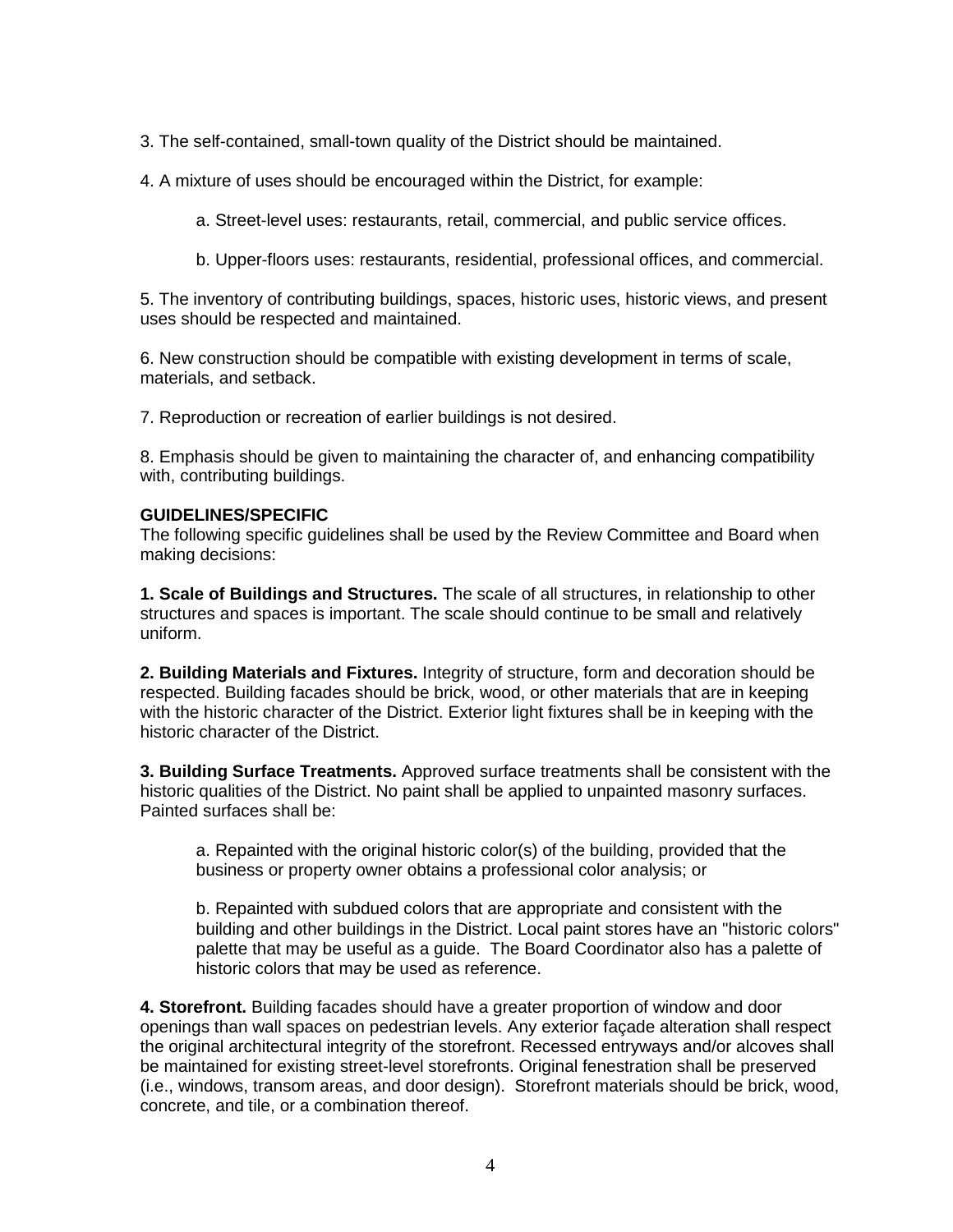**5. Transparency.** To provide street-level interest that enhances the pedestrian environment, street level uses shall have highly visible linkages with the street. Windows at street-level shall permit visibility into the business, and visibility shall not be significantly obscured by security bars or gates, frosting, etching, painting, extensive signage, window darkening film or mirrored film, window treatments, or other means.

The intent is to encourage pedestrians to focus on the products or services offered, rather than the signage.

**6. Landscaping.** Landscaping is encouraged but not required. Approval of the use of landscaping, including window boxes and planters, shall be based on the applicant's desire and ability to maintain the landscaping.

**7. Street Use.** Any work that affects a street, alley, sidewalk, or other public right-of-way, shall be reviewed by the Review Committee and Board. Emphasis shall be placed on creating and maintaining pedestrian-oriented public spaces and rights-of-way. Street trees and other plant materials that add human enjoyment to the District shall be encouraged. Decorative treatments within the sidewalk, including special paving patterns and building entryway tiling shall be preserved. The use of alleys for services and public-oriented activities shall be encouraged.

**8. Street Furniture.** All elements of street furniture, including but not limited to street lights, benches, trash receptacles, and planters, shall be reviewed by the Review Committee and Board as to their specific compatibility with the District. Street furniture must be appropriately sized and sited to afford generous provisions for pedestrian flow.

**9. Parking.** To mitigate the potential impacts of required accessory parking and loading on the District, the Review Committee and Board may review parking requirements for individual building rehabilitation projects or changes of use in existing buildings. The Board may write a letter of support to the Department of Planning and Development Director for a reduction in required parking or loading for a specific building rehabilitation project, new construction, or change of use in an existing building if the Review Committee and Board find that reasonable application of the parking or loading standards will adversely affect the character of the District or will not further District goals.

**10. Awnings/Canopies/Marquees.** Marquees, awnings, and canopies will be encouraged at street level. Shiny, high-gloss materials are not appropriate. Distinctive architectural features shall not be covered, nor shall installation damage the structure. Awnings may be installed on upper levels where appropriate.

**11. Signs.** All signs on or hanging from buildings or windows, or applied to windows, are subject to review and approval by the Review Committee and Board. Sign applications will be evaluated according to the overall impact, size, shape, texture, lettering style, method of attachment, color, and lighting in relation to the use of the building, the building and street where the sign will be located, and the other signs and other buildings in the District. The primary reference will be to the average pedestrian's eye-level view, although views into or down the street from adjacent buildings will be an integral feature of any review.

The regulations in Seattle Municipal Code Chapter 23.55 (Signs) and the following guidelines shall apply to signs in the District. The provisions of these guidelines apply to at least the following: (1) any sign located out-of-doors; (2) indoor signs located within three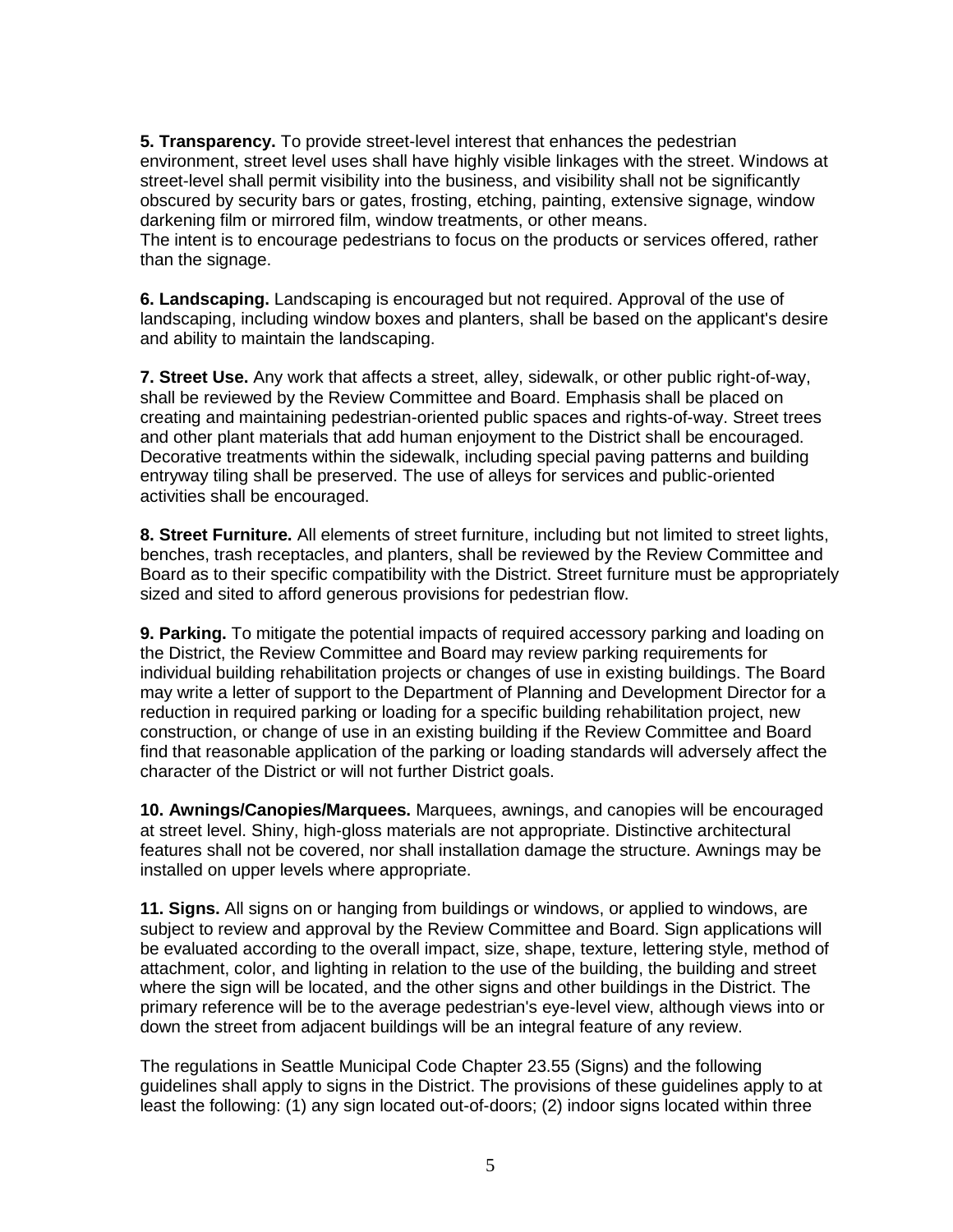feet of a window and visible from the street, sidewalk or other public place; and (3) "place of business" identification signs.

These provisions are not intended to apply to signs that are to be displayed for only a limited time or to draw attention to short-term occurrences such as farmers markets, street fairs, sales, special offerings, particular seasonal observances, or to merchandise in customary window displays.

The intent of sign regulations is to ensure that signs relate physically and visually to their location; that signs reflect the character and unique nature of the business; that signs do not hide, damage, or obstruct the architectural elements of the building; that signs be oriented toward and promote a pedestrian environment; and that the products or services offered be the focus, rather than the signs.

**a. Window Signs and Hanging Signs**. Generally, painted or vinyl letters in storefront windows and single-faced, flat surfaced painted wood signs are preferred. Extruded aluminum or plastics are discouraged and may not be allowed. Window signs shall not cover a large portion of the window so as to be out of scale with the window, storefront, or facade.

**b. Blade Signs.** Blade signs (double-faced projecting signs hanging perpendicular to the building), that are consistent in design with District goals are encouraged. Blade signs shall be installed in a manner that is in keeping with other approved blade signs in the District. They shall not hide, damage, or obscure the architectural elements of the building. The size should be appropriately scaled for the building.

**c. Symbolic Three-Dimensional Signs.** Symbolic three-dimensional signs, such as a shaving mug, barber pole, pawn shop symbol, or other symbols illustrating the product being sold on the premises are acceptable provided they meet other sign guidelines. Signs shall reflect the character and use within.

**d. Off-Premise Signs.** Off-premise signs are prohibited except where areas have been reserved for groups of signs or for signs that identify the District as a whole as approved by the Board.

**e. Upper Floor Signs.** Signs conforming to the requirements of subsection (a) above shall be allowed on windows of upper floors as applicable.

**f. Sandwich Board or "A-Frame" Signs.** These types of signs are not allowed in Columbia City pursuant to Seattle Municipal Code 23.55.012.

**g. Sign Lighting.** Sign lighting should be subdued and incandescent. Back-lit signs are prohibited. Signs that flash, blink, vary in intensity, revolve or are otherwise in motion or appear to be in motion shall not be permitted.

**h. Neon Signs.** Neon may be permitted where judged appropriate on a case-bycase basis. Size, letter style, color, intensity and overall impact of the neon sign shall be evaluated for compatibility with the other signs and buildings in the District. If a plexiglass backing is proposed, it shall be clear and colorless. Neon signs should be designed to reflect the unique nature of the use within the building. Mass-produced neon signs are strongly discouraged.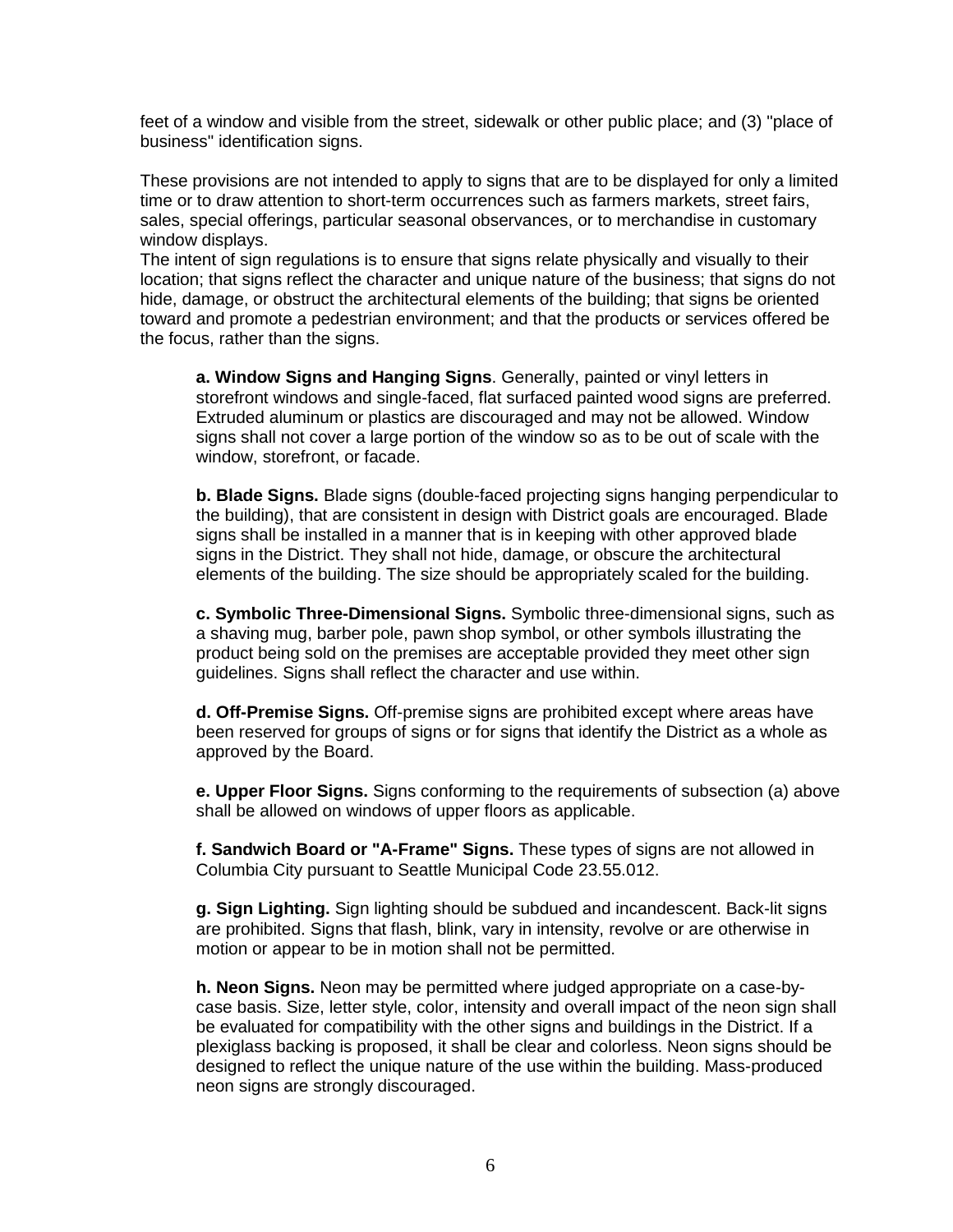The number of allowable neon signs shall be limited to one for each 10 linear feet of business frontage or portion thereof. Signs need not be spaced one per 10 feet, but may be clustered, provided the grouping does not obscure visibility into the business. Permitted neon signs may be located in transom windows. Neon is permitted only as signage and shall not be used as decorative trim.

# **12. Additions to Existing Buildings**

a. All new additions, penthouses, and building systems equipment shall be located to allow the architectural and historic qualities of the building to be dominant when viewed from the public right-of-way or other primary viewpoints.

b. Although additions to historic buildings are not discouraged, they should be located to maintain the integrity of the primary facade. Additions shall not be attached to the primary façade. It is generally inappropriate to construct a story that is a full-floor addition.

c. Building additions should be compatible with the massing, scale, form, fenestration and materials of the original building. However, an addition should be designed to be recognized as a product of its own time and should be distinguishable from the historic building.

# **13. New Construction**

**a. Siting.** New construction shall be compatible with historic buildings in terms of the setback, orientation, spacing, and distance from adjacent buildings.

- i. Commercial (Including mixed-use)
	- A. Orientation

1. Commercial buildings adjacent to public open space, including Columbia Park and the Columbia Library grounds, should front on and relate to the street(s) and the public open spaces through, including but not limited to, the use of: (a) entryways, windows, pedestrian scale site lighting, awnings, and signage that clearly identify uses and shops but that are scaled to the pedestrian; (b) site furniture, artwork, or amenities such as fountains, benches, pergolas, and kiosks; and (c) landscaping that screens undesirable elements or that enhances the space and architecture. 2. At the District's primary intersections (South Edmunds, South Ferdinand and South Hudson Sts), corner developments should feature angled corner entrances that foster pedestrian activity and reinforce historic precedent and the importance of the intersections.

**B. Setback.** Because commercial street facades are uniformly located at the front property lines, there is a strong street edge definition in the District. Continuous street walls with little or no ground-level setbacks are the historical precedent.

- ii. Residential (Including multi-family)
	- A. Orientation
	- 1. Primary facades and main entrances shall front on the street. Garages located on primary elevations are discouraged.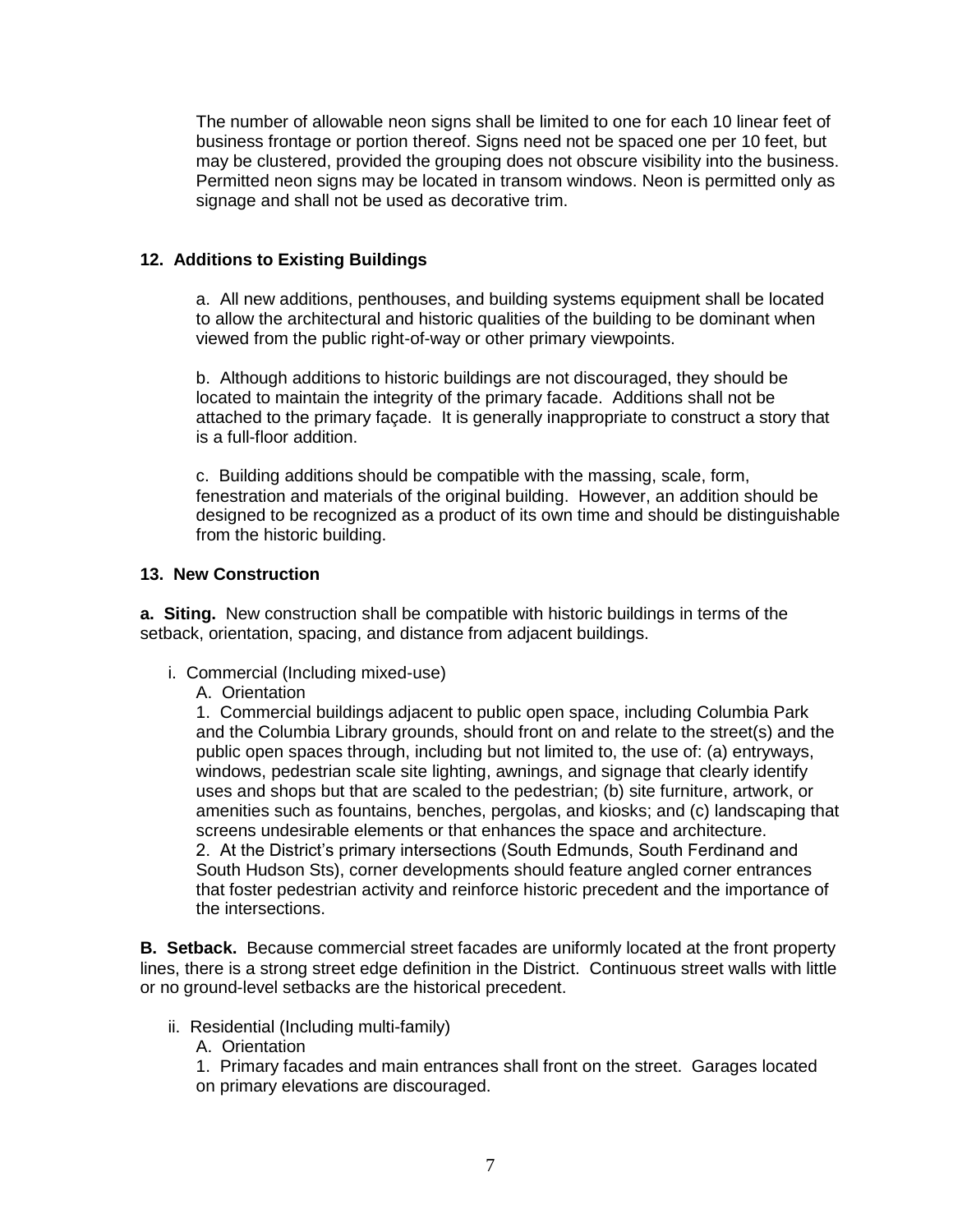2. Residential buildings adjacent to public open space, including Columbia Park and the Columbia Library grounds, should front on the public open spaces and relate to the open space through the use of entryways, porches, and permeable landscaping. Fences are discouraged.

B. Setback. Residential buildings should maintain setbacks set by adjacent buildings and historic precedent.

**b. Massing/Scale.** Massing, or physical bulk and size, of all new buildings in the District must be consistent with the massing of existing historic buildings.

#### i. Commercial

A. Height. New developments exceeding the typical one to three story height of the District's historic buildings should honor the scale, massing, and proportion of the adjacent buildings.

## ii. Residential

A. Height/Width. New construction that exceeds the height and width of adjacent buildings should be designed to be compatible by breaking up the mass of the building to conform to widths of residential historic buildings in the District.

**c. Form.** The form, or overall shape, of new construction should relate to neighboring historic buildings and promote a visual sense of continuity. Unusual building and roof forms are discouraged.

## i. Commercial

A. Roof Form

1. Design rooflines to reflect the traditional roof configurations found on historic commercial buildings within the District.

2. Detailing of the parapets of commercial buildings with cornices and stepping is preferred.

#### ii. Residential

A. Roof Form. Design and maintain rooflines to reflect traditional roof configurations and pitches found on historic residential buildings in the District.

**d. Facade Composition.** Use a solid-to-void ratio, or window-to-wall ratio, that is similar to that which is found on historic buildings within the block and throughout the District. Façade design must provide visual interest (depth and relief) and avoid large unbroken surface areas.

#### i. Commercial

A. Windows. Alignment, proportions and groupings of windows on upper floors should relate to the ground-floor building elements, as well as be sympathetic to the fenestration patterns of the historic building stock within the District.

#### B. Storefronts/Doors

1. For compatibility with the small town character of the District's commercial storefronts, design street-facing walls with multiple bays and entryways to develop an architectural rhythm consistent with other commercial buildings. Long uninterrupted walls shall be avoided.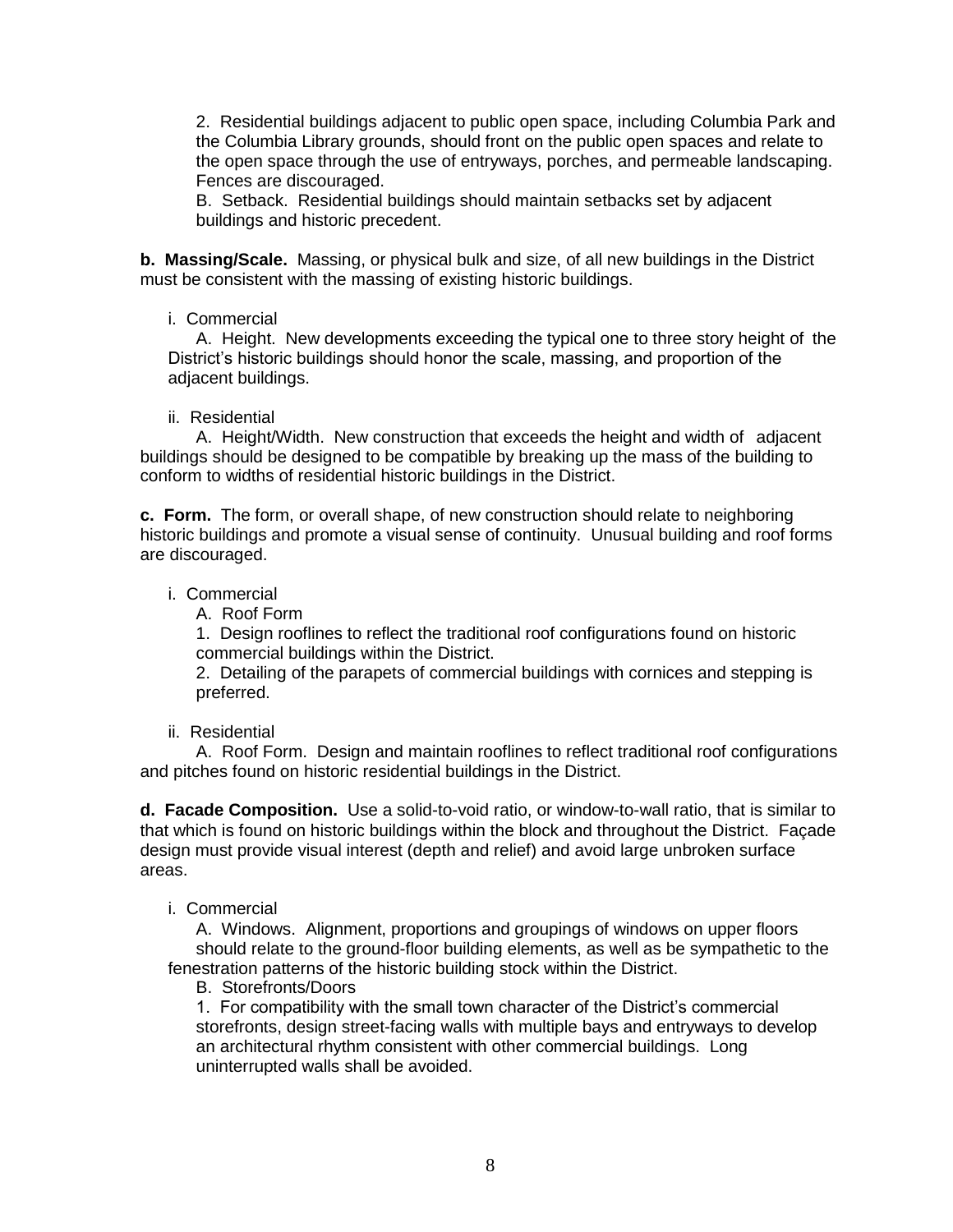2. To provide street-level interest that enhances the pedestrian environment, the ground floor shall have highly visible linkages with the street. The ground floor of new construction with street frontage should have generous storefront windows. 3. Canopies and awnings are encouraged.

ii. Residential

A. Windows and Doors

1. The relationship of width to height of windows and doors and their placement on the façade should reflect the same relationship found on other residential historic buildings within the District.

2. Window and door casing and trim should be designed with depth and visual relief.

**e. Materials, Colors and Finishes.** Materials commonly used on historic buildings in the District are preferred. Colors should be subdued and consistent with the historic buildings within the District.

i. Commercial

A. Building facades should be brick, wood, stone, and stucco, or a combination thereof.

B. Storefront materials should be brick, wood, concrete, stone, glass or tile.

C. Wood windows and doors are preferred. Metal windows and storefront systems will be reviewed for compatibility with neighboring historic buildings. Vinyl and other synthetic materials are discouraged.

ii. Residential

A. Building facades should be clad in stucco, brick, or wood clapboard, shiplap or shingle siding, or a combination thereof. Synthetic materials and faux wood graining are discouraged.

B. Wood and metal-clad windows are preferred. Vinyl windows are discouraged.

*Adopted by the Landmarks Preservation Board on December 6, 2006*

# **SECRETARY OF THE INTERIOR'S STANDARDS FOR REHABILITATION**

In addition to the Columbia City Landmark District Ordinance and Guidelines, the Secretary of the Interior's Standards for Rehabilitation with Guidelines for Rehabilitating Historic Buildings, and the complete series of Historic Buildings Preservation Briefs developed by the National Park Service shall serve as guidelines for proposed exterior alterations and treatments, rehabilitation projects, and new construction.

Rehabilitation is an approach to the treatment of historic properties. It acknowledges the need to alter or add to a historic property to meet continue or changing uses while retaining the property's historic character.

# **Following are the ten Standards:**

1. A property will be used as it was historically or be given a new use that requires minimal change to its distinctive materials, features, spaces, and spatial relationships.